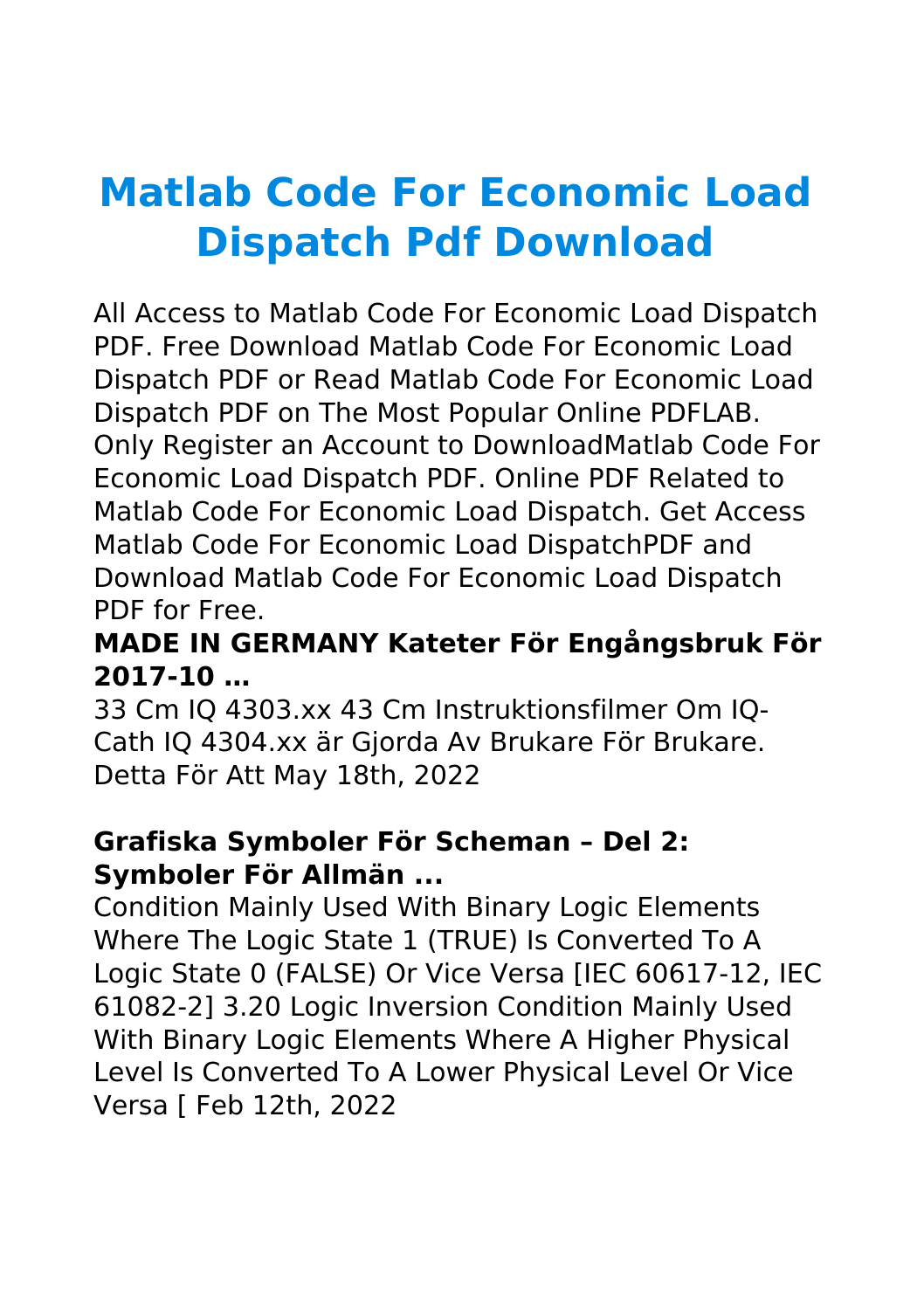# **Program Matlab Code With Economic Dispatch**

Follow The Official Matlab Docs Create A Python Application With Matlab Code This Will Create A Python Library That Includes Matlab Runtime Which You Can Call From Within Your Python Code Run Your Matlab Code In Gnu Octave Then Call It From Python Using Oct2py, Popular Searches Using Hopfield Neural Network For Economic Dispatch Of Power System ... Mar 9th, 2022

## **Introduction To MATLAB - MATLAB Y Simulink - MATLAB …**

Aug 27, 2014 · Topic 6: Conditional Statements Video Lectures Conditional Statements: Logical Operators Conditional Statements: If, Else, And Elseif Conditional Structures: Switch Exercises: ... MATLAB: A Practical Introduction To Programming And Problem Solving, 3rd Edition, Stormy Attaway, May 15th, 2022

#### **Load Balancing Web Proxies Load Balancing Web Filters Load ...**

Sep 10, 2019 · Minutes) Will Always Be Sent To The Same Web Proxy. Destination Hash Another Option At Layer 4 Is To Change The Load Balancing Algorithm (i.e. The "scheduler") To Destination Hash (DH). This Causes The Load Balancer To Select The Web Proxy Based On May 1th, 2022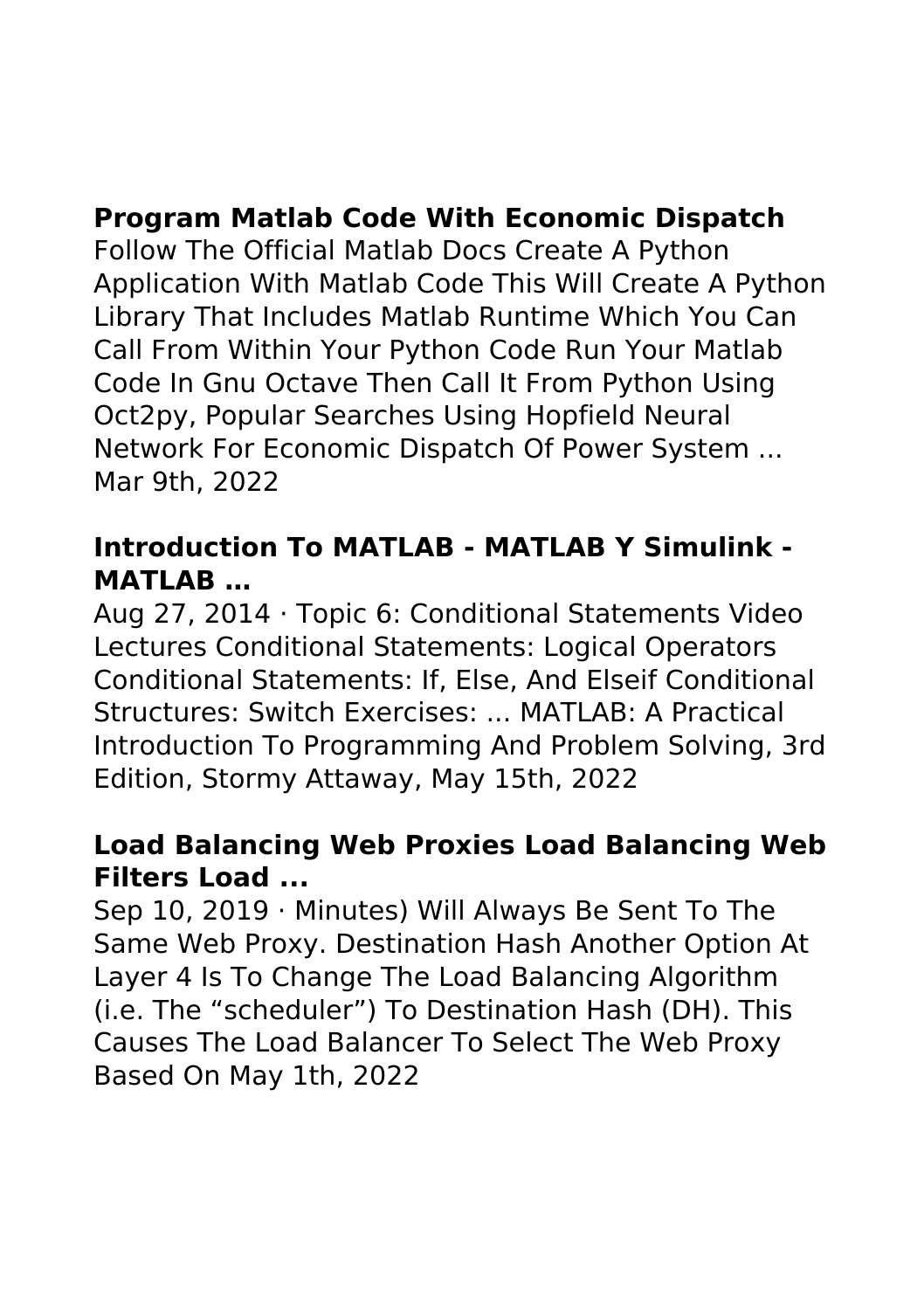# **ECONOMIC LOAD DISPATCH IN POWER SYSTEM USING PSO**

Prohibited Zone, Ramp Rate Limits And Network Losses. Therefore This Approach Is More Practical. Authors Proved That This Proposed Approach Is Better Than Lambda-iteration Method Especially In Largescale System. In This Paper, J.H.Park, Y.S. Kin, I.K.Eong And K.Y.Lee [8] Proposed Hopfield Neural Network Mar 9th, 2022

# **SOLUTION TO ECONOMIC LOAD DISPATCH USING PSO**

I Extend My Gratitude To The Researchers And Scholars Whose Hours Of Toil Have Produced The ... Particle Swarm Optimization (PSO) Is Applied To Allot The Active Power Among The ... Of The Boiler And The Input-output Characteristic Of The Turbine-generator Unit. It Is A Convex Curve. Jan 16th, 2022

## **A New Approach To Economic Load Dispatch Of Power System ...**

Australian Journal Of Basic And Applied Sciences, 5(9): 835-843, 2011 ISSN 1991-8178 Corresponding Author: H. Chahkandi, Electrical Engineering Department, Islamic Azad University, Birjand Branch, Birjand, Iran. 835 A New Approach To Economic Load Dispatch Of Power System Using Imperialist Mar 6th, 2022

# **Economic Load Dispatch Using Fuzzy Logic**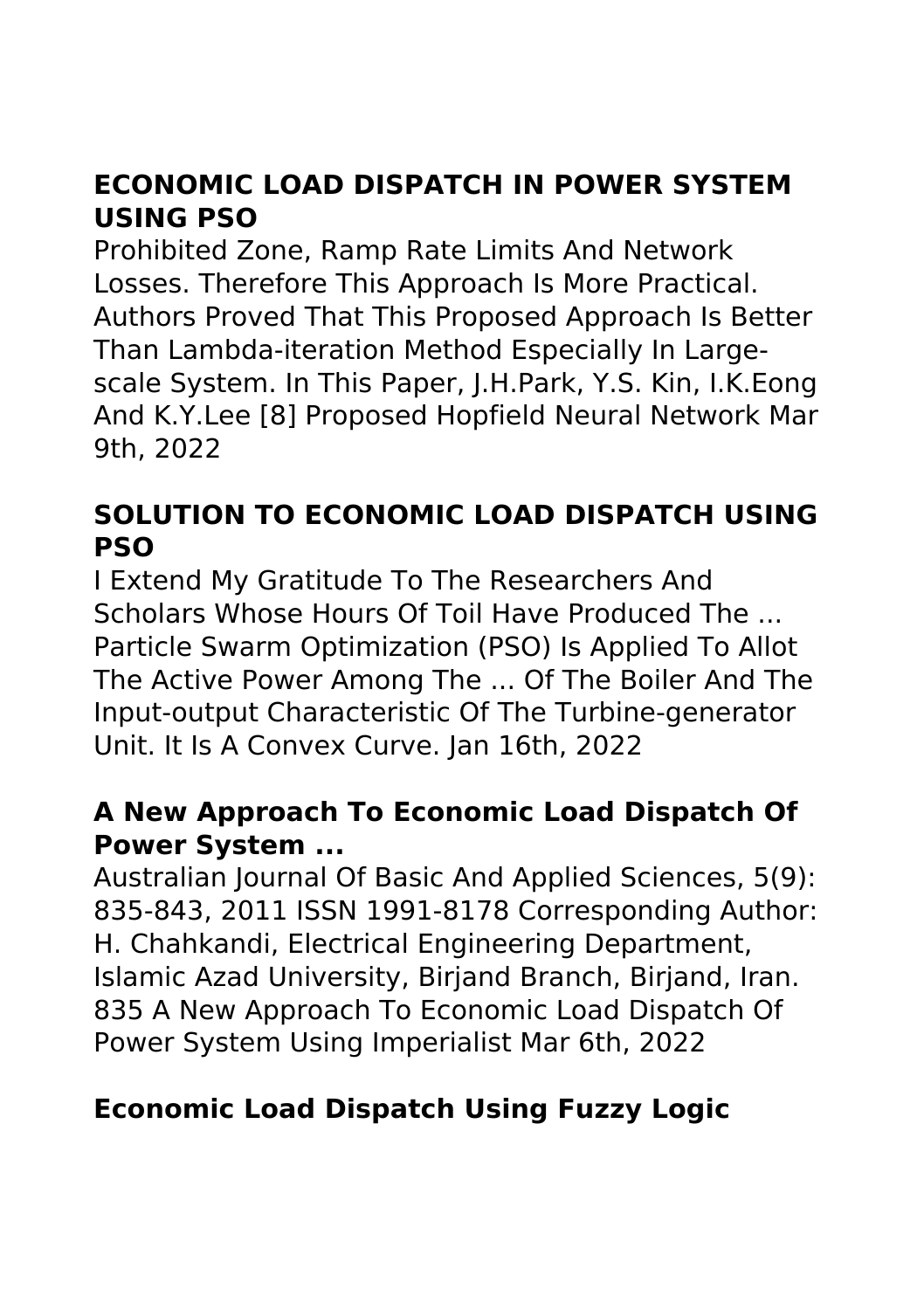# **Controlled ...**

Genetic Search. These Include Using Advanced String Coding, Generating An Initial Population With Some Prior Knowledge, Establishing Some Better Evaluation Function, Updating Principlesproperly Choosing Parameters, And Using Advanced Genetic Operators. Particularly, As Genetic Algorithms Are Distinguished From Others May 9th, 2022

## **Economic Load Dispatch And Optimal Power Flow In Power …**

This Test System Is Shown In Figure 3. The Cost Functions Associated With Each Of The Generators Are Also Presented. Table 2 Shows The Power Output Limits Of The Generators. Figure 3. 3 Bus Test System 310 78 Table Feb 21th, 2022

## **August 11, 2017 The Dispatch/Maryland Coast Dispatch …**

Aug 11, 2017 · Fax Resumes To: 410-749-6807 Acqua Day Spa •HAIR STYLIST •MASSAGE THERAPIST •MANICURIST Inside The Grand Hotel, 21st St. OCMD Mar Mar 12th, 2022

## **April 16, 2021 The Dispatch/Maryland Coast Dispatch Page ...**

Apr 04, 2021 · Barista Looking For Experienced Personnel With Customer Service Skills. Must Be Flexible With Hours. Email Resume To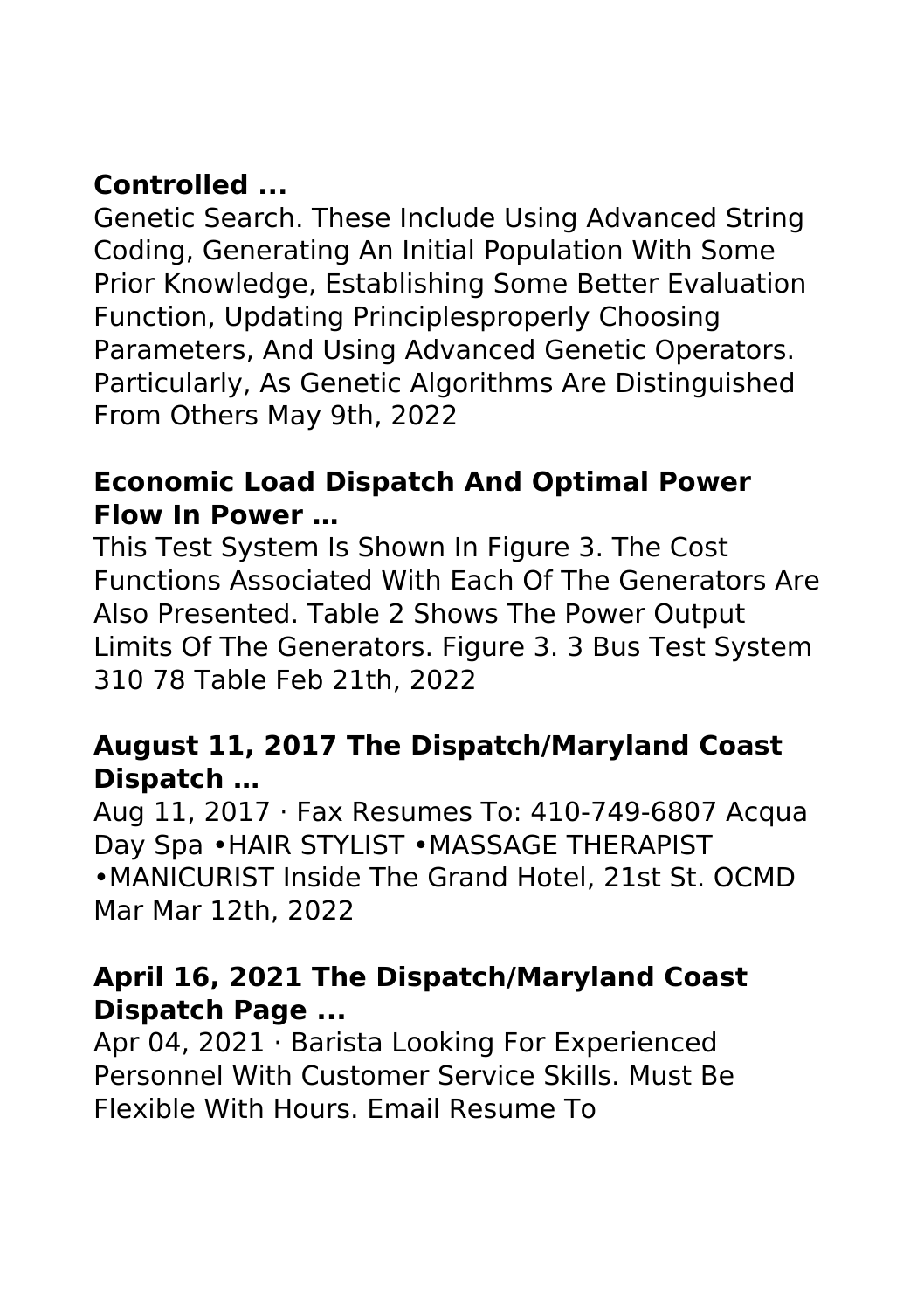Jobs@carouselhotel.com Or Stop By And Complete An Application At The Front Desk. We Require Satisfactory Pre-employment Drug Testing And Background Check. Carousel Resort Hotel &a Jun 5th, 2022

## **May 28, 2021 The Dispatch/Maryland Coast Dispatch Page 69 ...**

May 05, 2021 · Barista Looking For Experienced Personnel With Customer Service Skills. Must Be Flexible With Hours. Email Resume To Jobs@carouselhotel.com Or Stop By And Complete An Application At The Front Desk. W E Rq Uis A Tf C Oyp-Ml N D G Testing And Background Check. Carousel Resort Hotel & Condom Mar 27th, 2022

## **Page 48 The Dispatch/Maryland Coast Dispatch March 19 ...**

Mar 19, 2021 · Resume To Jobs@carouselhotel.com Or Stop By And Complete An Application At The Front Desk. ... And The Barefoot Mailman Are Currently Seeking Applicants For The Following Positions For The 2021 Season. Farmers Bank Of Will Mar 12th, 2022

## **June 11, 2021 The Dispatch/Maryland Coast Dispatch Page 69 ...**

Jun 06, 2021 · Including Weekends And Holidays. Excellent Salary And Benefits Package. Send Resume And Salary Requirements To: CLARION RESORT FOUTAINEBLEAU HOTEL 10100 COASTAL HIGHWAY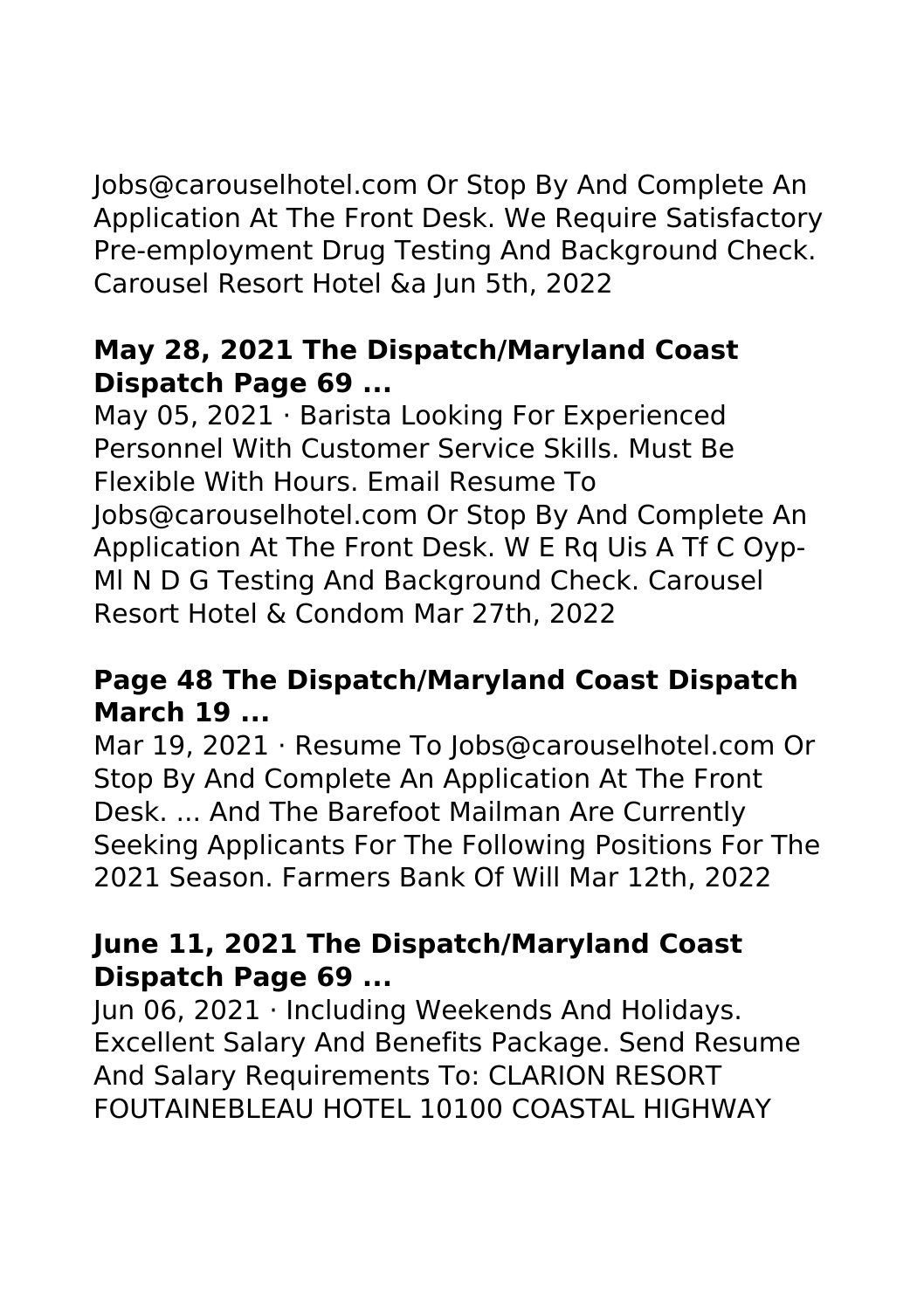OCEAN CITY, MD 21842 Phone: 410-524-3535 Fax: 410-723-9109 EOE M/F/D/V CASHIER/ SALES ASSOCIATE Must Befri Nd Ly& P A F May 3th, 2022

## **September 1, 2017 The Dispatch/Maryland Coast Dispatch ...**

•MANICURIST Inside The Grand Hotel, 21st St. OCMD Maryland License Required Send Resumes To Hr@sghoc.com 410-289-6191 Ask For HR HAMPTON Apr 16th, 2022

## **August 18, 2017 The Dispatch/Maryland Coast Dispatch Page ...**

Aug 18, 2017 · •MANICURIST Inside The Grand Hotel, 21st St. OCMD Maryland License Required Send Resumes To Hr@sghoc.com ... Fax Resume To 3 Jun 14th, 2022

## **April 23, 2021 The Dispatch/Maryland Coast Dispatch Page ...**

Please Send Resume To 12641 Ocean Gateway, OC, MD 21842 Or Email: Jennie.rice@fbwbank.com Application Cut Off Is 05-03-2021 "Equal Employment Opportunity-Affirmative Action Employer" PART-TIME FRONTLINE ASSOCIATE NOW HIRING - DRIVER, BARTENDER, COOK & COUNTER Call 410-726-7061 For Inte May 26th, 2022

# **June 23, 2017 The Dispatch/Maryland Coast**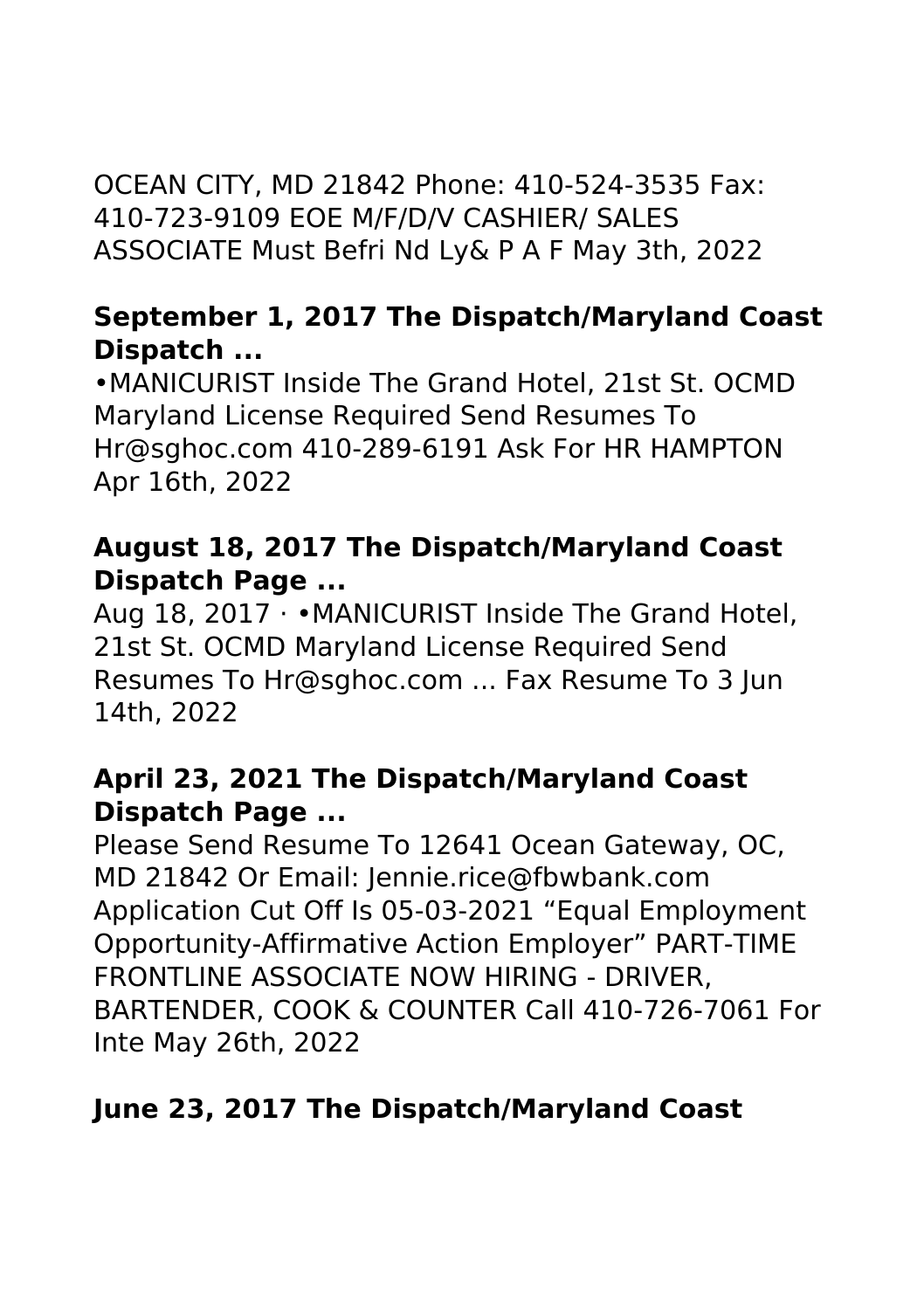# **Dispatch Page 69 ...**

Jun 23, 2017 · NANNY NEEDED: Family Seeking Help For Special Needs Child, Five Days A Week, 8am-4pm. Mon-Fri. Summer Season. Other Hours Pos-sible. Contact 41 Mar 12th, 2022

#### **June 30, 2017 The Dispatch/Maryland Coast Dispatch Page 77 ...**

Jun 30, 2017 · June 30, 2017 The Dispatch/Maryland Coast Dispatch Page 77 The Dispatch Classifieds PUT YOU Mar 16th, 2022

## **September 28, 2018 The Dispatch/Maryland Coast Dispatch ...**

Sep 28, 2018 · •FOODRUNNER •BUSBOY Please Apply I•n Person 2 North Main Street , Berlin, MD ... Please Send Resume To 12641 Ocean Gateway, OC May 6th, 2022

## **Page 74 The Dispatch/Maryland Coast Dispatch September 9 ...**

Sep 09, 2016 · Have Exp.), Busboy, PT Hostess. ... Fax Resume To: 410-629-0544 SECURITY OFFICERS NEEDED Experience Preferred Retirees Encouraged Fu May 23th, 2022

## **July 23, 2021 The Dispatch/Maryland Coast Dispatch Page 71 ...**

Jul 23, 2021 · Resume To Fred@paradiseoc.com ...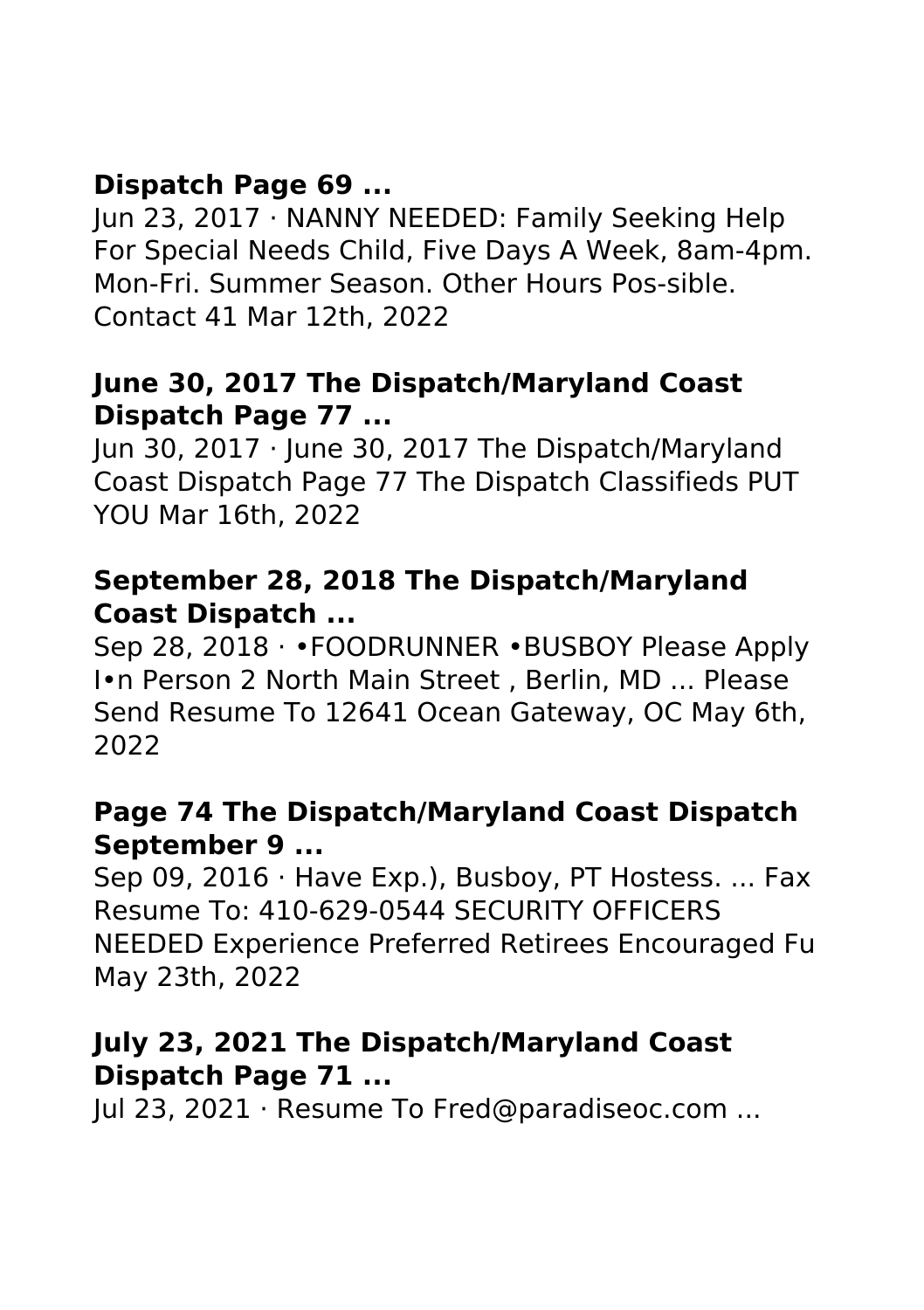Housekeeping Positions Evening Laundry Person Must Be Dependable. Call Seahawk Motel 1-800-942-9042 JOHNNY'S PIZZA H I R NgYea Roud Cooks & Drivers. Call 410-726-7061 Or 443-880-2 Jun 28th, 2022

## **June 4, 2021 The Dispatch/Maryland Coast Dispatch Page 77 ...**

Jun 04, 2021 · •Houseman Send Resume: Johanna@ocrooms.com Or Call Forinterview: 410-213-9556 SEASONAL OC HOTEL NOW HIRING FOR: Seasonal Day Or Evening Housekeeping Positions Evening Laundry Person Must Be Dependable. Call Seahawk Motel 1-800-942-9042 SUN N FUN MOTEL NOW HIRING FOR-\*FUL Feb 4th, 2022

## **May 21, 2021 The Dispatch/Maryland Coast Dispatch Page 69 ...**

May 21, 2021 • Houseman Send Resume: Johanna@ocrooms.com Or Call Forinterview: 410-213-9556 The Sunny Start Learning Center Is Seeking, Caring, Responsible, And Motivated Individuals To Join Our Professional Team. Early Child May 22th, 2022

There is a lot of books, user manual, or guidebook that related to Matlab Code For Economic Load Dispatch